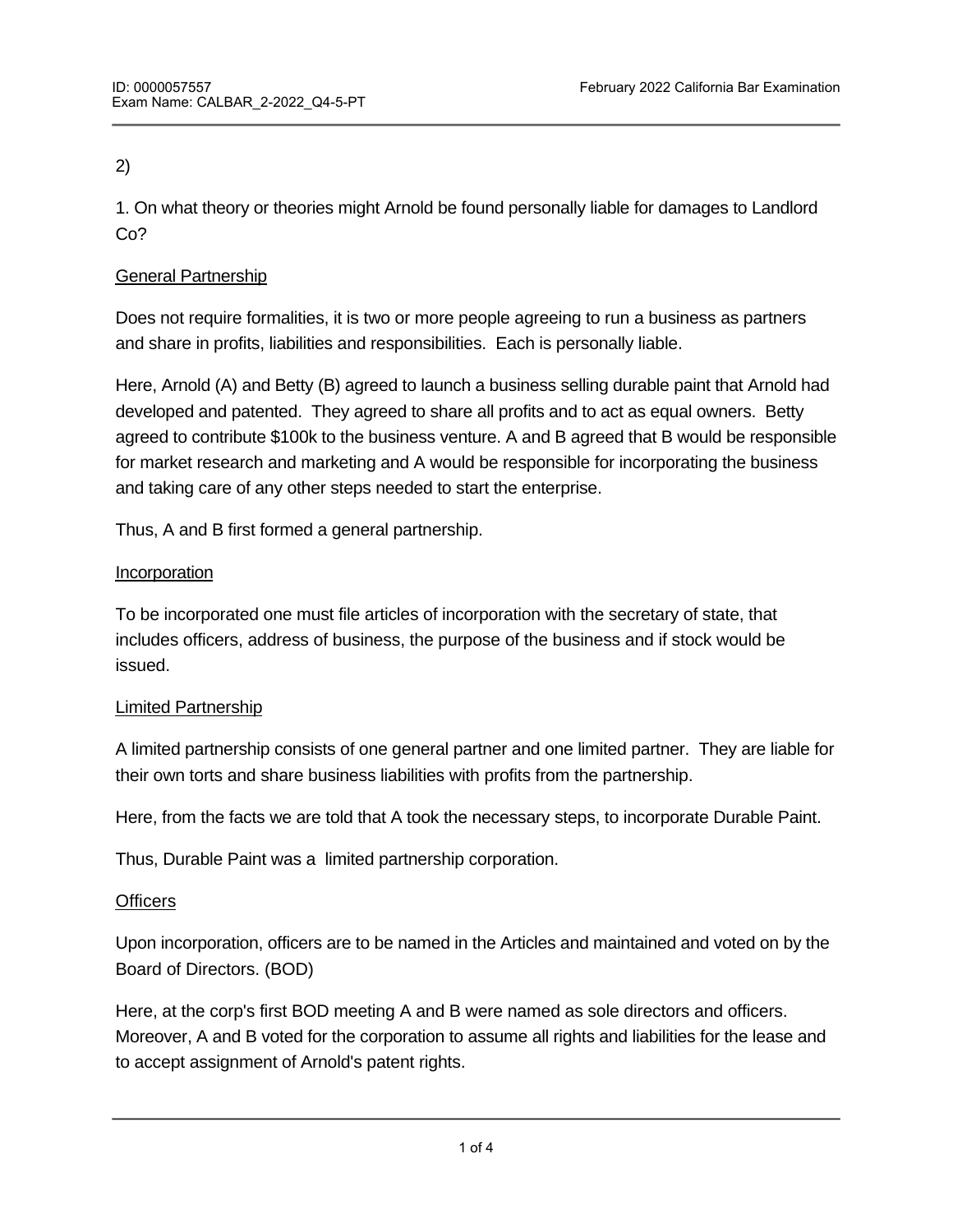From the facts, it indicates that the BOD meeting only consisted of A and B as directors, as other participants were not mentioned. If that is indeed the case, the establishment of the BOD as well naming A and B both directors and officers violates the rules of incorporation. A board of directors must have three or more directors in order to prevent division of goals and mismanagement of the business.

The "voting" that took place at this meeting will likely not be recognized and they were not listed as officers in the Articles, as they did not hold these positions upon incorporation.

Thus, A and B may or may not have a valid incorporation filed with the secretary which would make them a De Facto corporation (made a colorable attempt at incorporating but are unaware they are not a corporation) rather than a De Jure corp. (valid articles have been filed with the secretary of state) or A and B remained where they started as general partners.

#### Lease

Must be a valid written contract because the subject is real property.

Here, from the facts we know that A located a building within which to operate the business, owned by Landlord Co., And that it was a one-year lease and in the name of Durable Paint Inc. (prior to incorporation).

We can presume that it was a valid written lease.

#### Breach of Lease

A tenants duty to the landlord is to pay rent. A landlord's duty to the tenant is to ensure delivery of the leasehold.

Here, A and B breached their duty to pay Landlord Co. two months rent when they were six months into their lease.

Landlord Co. has the option to either evict A and B and sue for the remaining rent or evict A and B and find a new tenant and not try and collect all rents due from A and B.

Thus, A and B have breached their lease with Landlord Co. and depending on what route Landlord Co. takes, A and B could be on the hook eight months rent.

#### Liability

General Partnership

#### Defined above.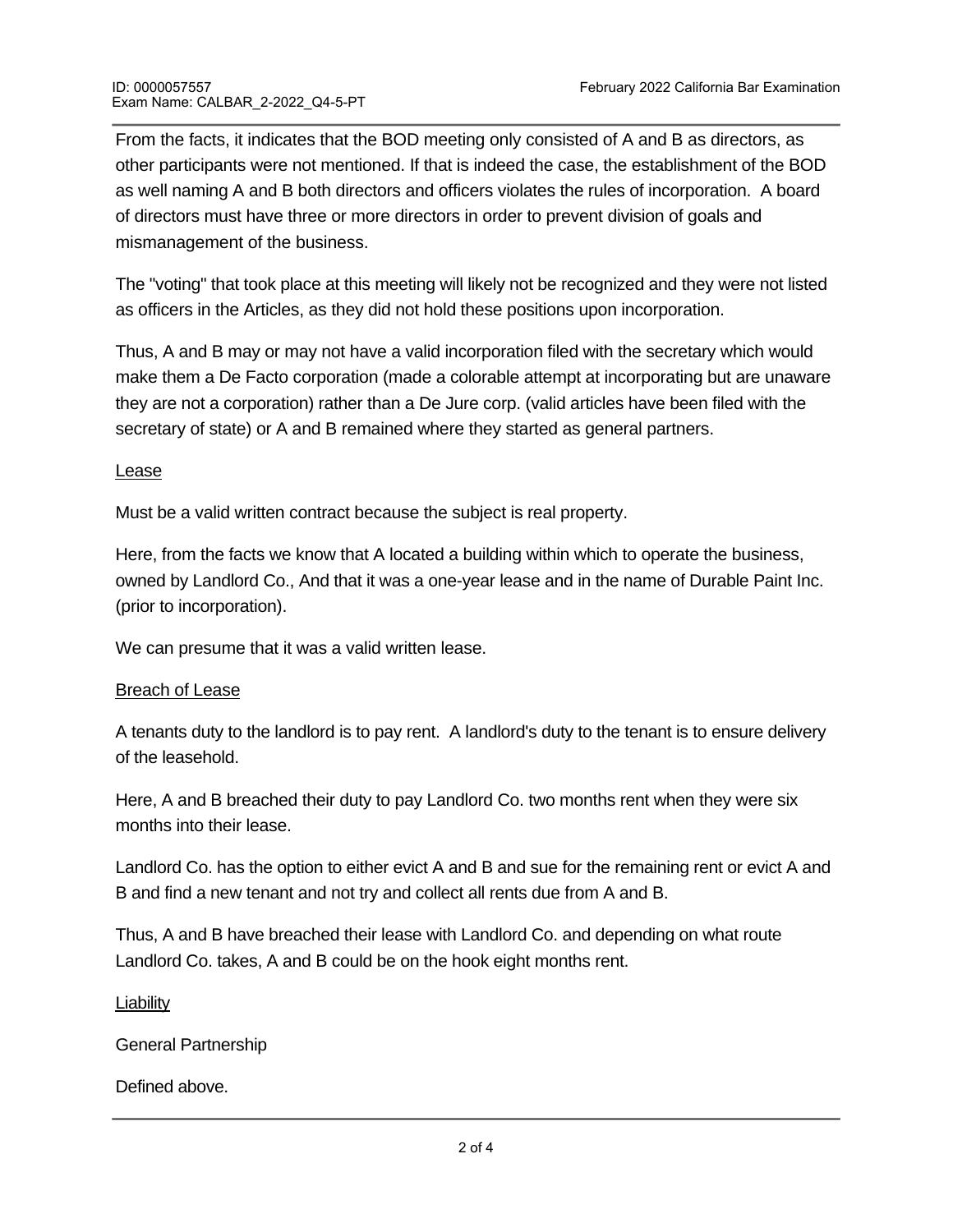Here, if Durable Paint was found not to be validly incorporated, A and B were in a general partnership.

Should that be the case then both A and B are personally liable to Landlord Co. for the back rent because partners under a general partnership are personally liable and afforded no protections.

#### Limited Partnership

Defined above.

Here, if A and B limited partnership was validly formed, it affords protections from some personal liability but not all.

Thus, A and B potentially use corporate funds to take care of the rent and if there is not enough funding, the partners would have to make the deficit with their own funds.

### Contract Theory

A may be found personally liable for damages to Landlord Co. under misrepresentation (failure to disclose material information) for entering into a lease under a corporation name before it was validly formed.

Here, A entered into a one year lease with Landlord Co. before incorporating Durable Paint. It is unclear is A was fraudulent in his entering into the lease under the corp name or it was a mistake for him to believe he should take the lease under Durable Paint. A was also responsible for incorporating the business and taking care of any other steps needed.

Thus, A could be held responsible only because B was not responsible for this side of the business.

#### **Expectancy**

When two parties enter a contract and it is breached the non-breaching party is expected to recover what they would have earned had the contract not been breached.

Thus, A could be liable for the damages to Landlord for rent should the lease have not been valid under Durable Paint Inc. And if DP remained a general partnership, A could be held personally liable.

2. On what theory of theories might Betty be found personally liable for damages to Landlord Co?

#### General Partnership